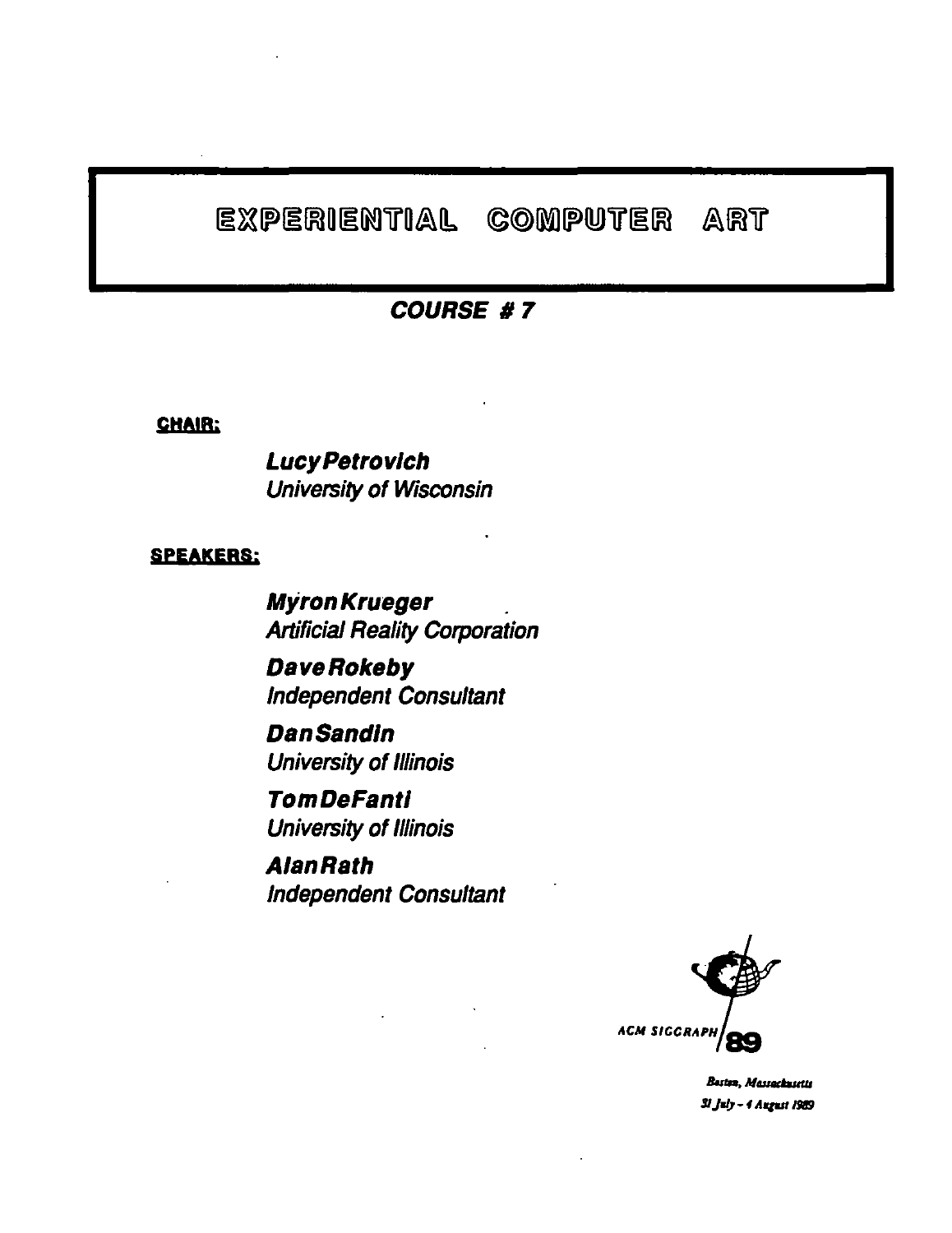## **TOPICS**

 $\overline{\phantom{a}}$ 

 $\bullet$ 

 $\bar{z}$ 

| * Introduction                                 | <b>Lucy Petrovich</b> |
|------------------------------------------------|-----------------------|
| * Introduction to "Very Nervous System"        | David Rokeby          |
| * In depth look at the Language ("IntAct")     | David Rokeby          |
| * Design constraints for systems               | <b>Thomas DeFanti</b> |
| * Systems artist programmers can deal with     | <b>Thomas DeFanti</b> |
| * Interactive Image                            | Daniel Sandin         |
| * "Fractals: Complex Images From Simple Rules" | Daniel Sandin         |
| * Information Systems                          | Alan Rath             |
| * From Physical to Virtual                     | Alan Rath             |
| * Interactive Environments                     | Myron Krueger         |
| * Artificial Reality                           | Myron Krueger         |
| * VIDEOPLACE                                   | Myron Krueger         |

 $\ddot{\phantom{0}}$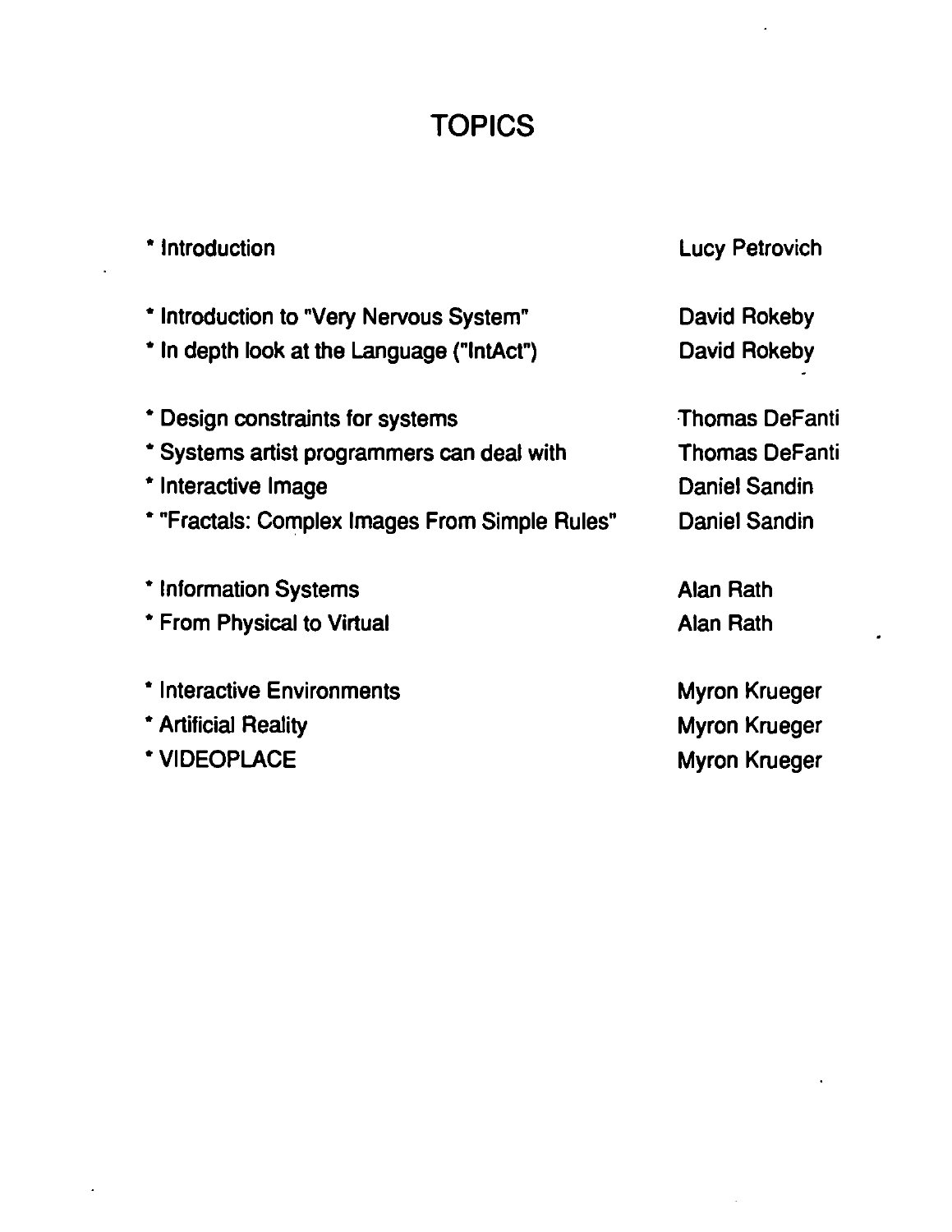## **BIOGRAPHiCAL SKETCH**

-·  $^{\prime\prime}$  : . . . and the company . ' **David Rokeby.** 

 $\sigma_{\rm 100}$ 

David Rokeby is a visual artist, composer, writer, and designer of software and hardware. He evolved his interactive system as a way of integrating his disparate interests in visual art, dance, music, electronics, and philosophy. He first began working in this medium while taking artistic instruction at the Ontario College of . Art. His work has been exhibited in shows across Canada, in the United States and in Europe, including the SIGGRAPH '88 Art Show and the Venice Biennale in 1986. He was awarded the first Petro-Canada Award for media arts in 1988.

, .

 $\mathcal{L}_{\text{max}}$ !. . ' . . . . . ..... " *1' ...* • *:.* 

• ' t .. ~ .

.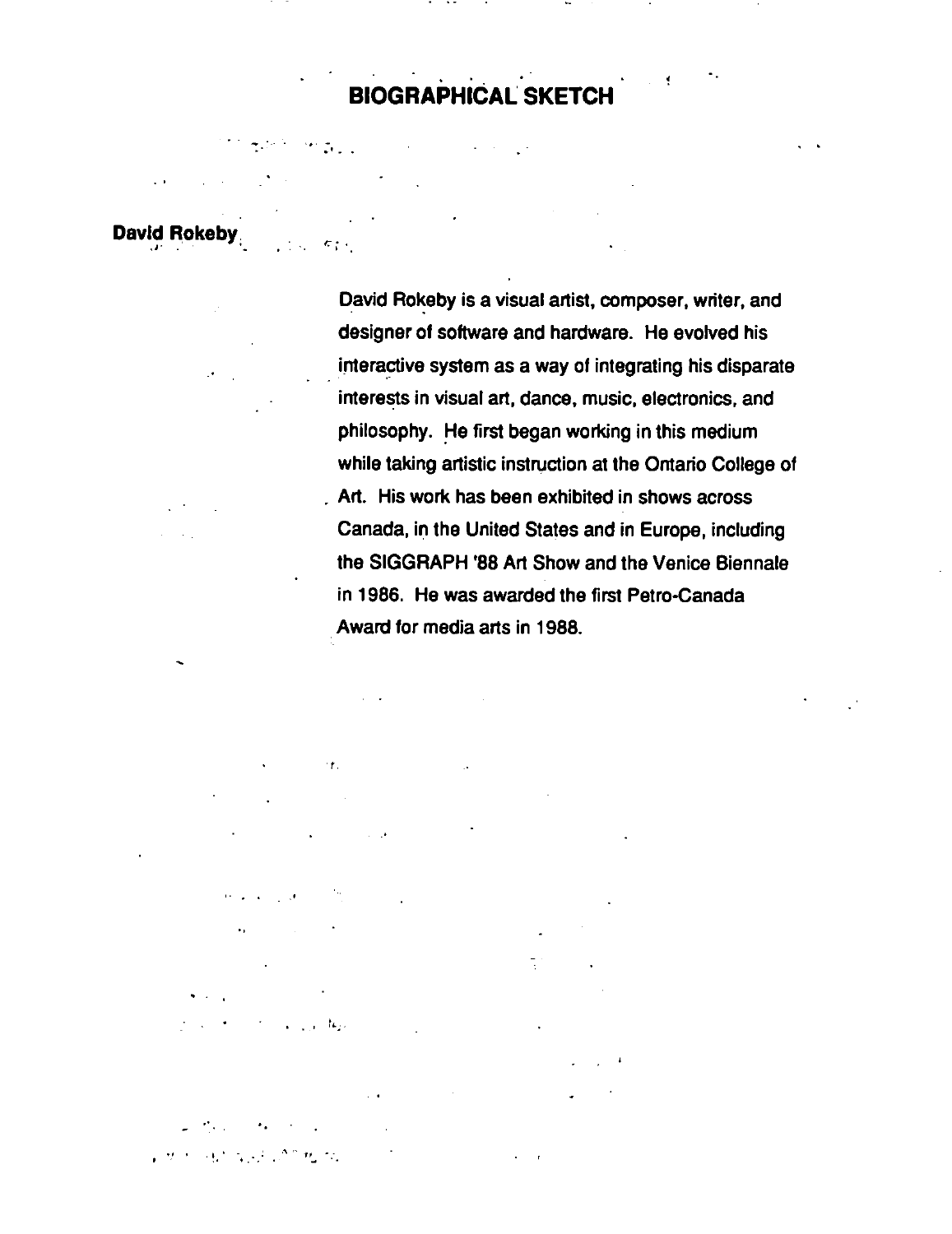#### EVL FACULTY BIOGRAPHICAL SKETCHES

Thomas A. Defantl Thomas A. Defantl, PhD, Is Co-director of the EVL; Professor of Electrical Engineering and Computer Science In the Department of Electrical Engineering and Computer Science in the UIC College of Engineering; and an Adjunct Professor at the National Center for Supercomputing Applications. DeFanti is an international lecturer and author in the computer graphics field; has had many interactive installations in museums and conferences worldwide; serves on the editorial boards of several publications; Is Past Chair SIGGRAPH, the international computer graphics educational society; is Editor-in-Chief of its publication, the SIGGRAPH Video Review; and , most recently, was Vice Chair of the Panel on Graphics, Image Processing and Workstations sponsored by the National Science Foundation, and Co-editor of its report Visualization in Scientific Computing.

Daniel J. Sandin Daniel J. Sandin is Co-director of the EVL; Professor of Art in the UIC School of Art and Design; an Adjunct Professor  $\mathcal{L}_{\mathcal{L}}$ at the National Center for Supercomputing Applications; and Director of Computer Graphics at (Art) Laboratory. His early interest in computer graphics / video image processing and interactive computing environments motivated his pioneering work in video synthesizers and continues to Influence his research efforts in the field of 3D phscolography today. Sandin's computer I video art has been exhibited worldwide and has received many awards; he has received many grants and fellowships from such distinguished organizations as the Rockefeller Foundation, the Guggenheim Foundation and the National Endowment for the Arts; and, he has work included in the inaugural collection of video art at the Museum of Modem Art in N.Y.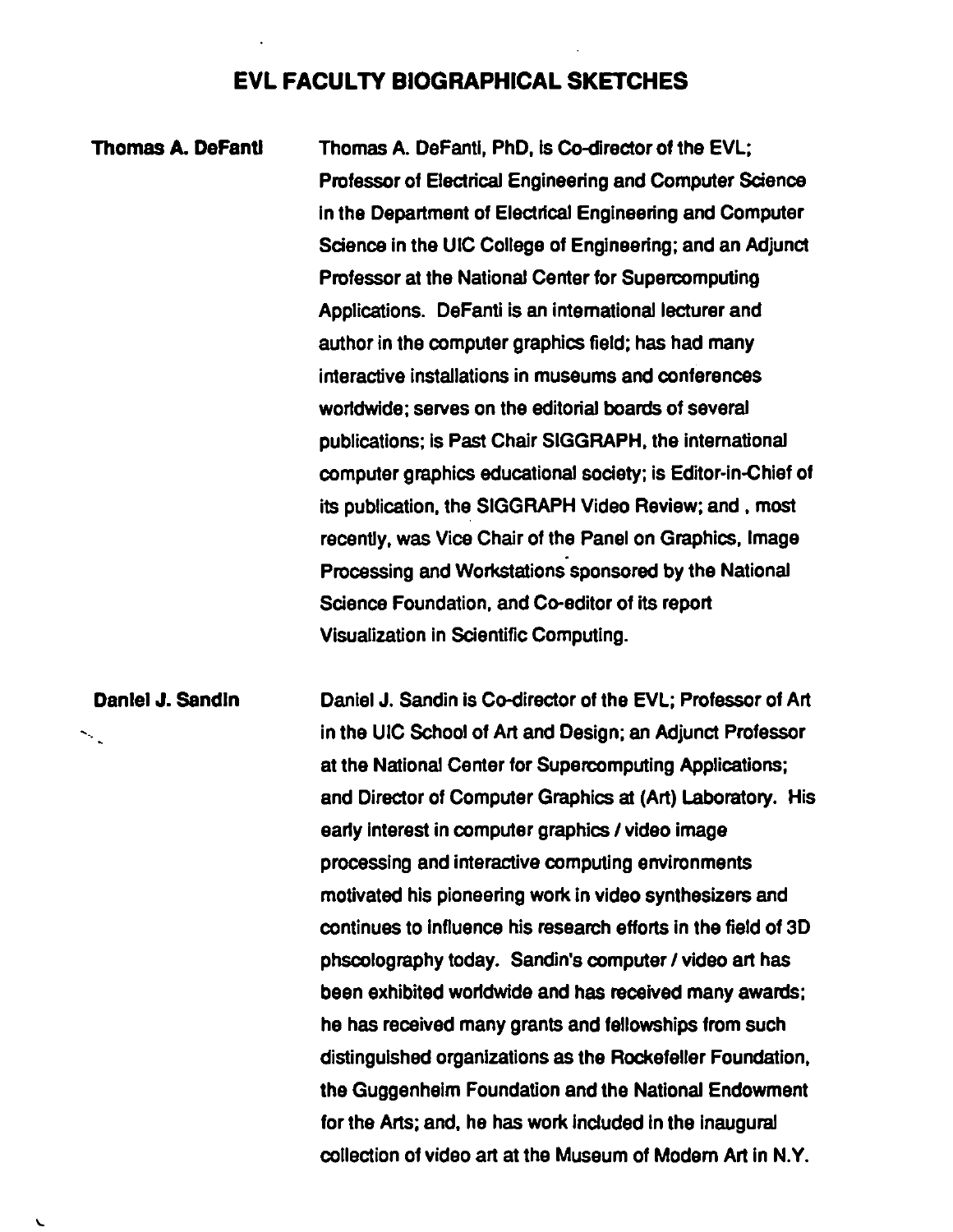#### **BIOGRAPHICAL SKETCH**

**Alan Rath** 

(b. 1959, Cincinnati, OH) received a degree In Electrical Engineering from the Massachusetts Institute of Technology in 1982. He lives and works in Oakland, California where he builds sculpture out of the contemporary industrial materials provided by Silicon Valley. His work has been recently exhibited at the Everson Museum, Syracuse, New York; the IBM Gallery, New York; New Langton Arts, San Francisco; The San Francisco Museum of Modem Art; The Badlscher Kunstvereln, Karlsruhe, West Germany; Los Angeles Contemporary Exhibitions; and the Museum Folkwang, Essen, West Germany.

In 1988 he received a Fellowship Grant in Sculpture from the National Endowment for the Arts. In 1989 he received an Artspace Sculpture Grant from Artspace, San Francisco and a Grant for Interdisciplinary Artist from New Langton Arts, San Francisco.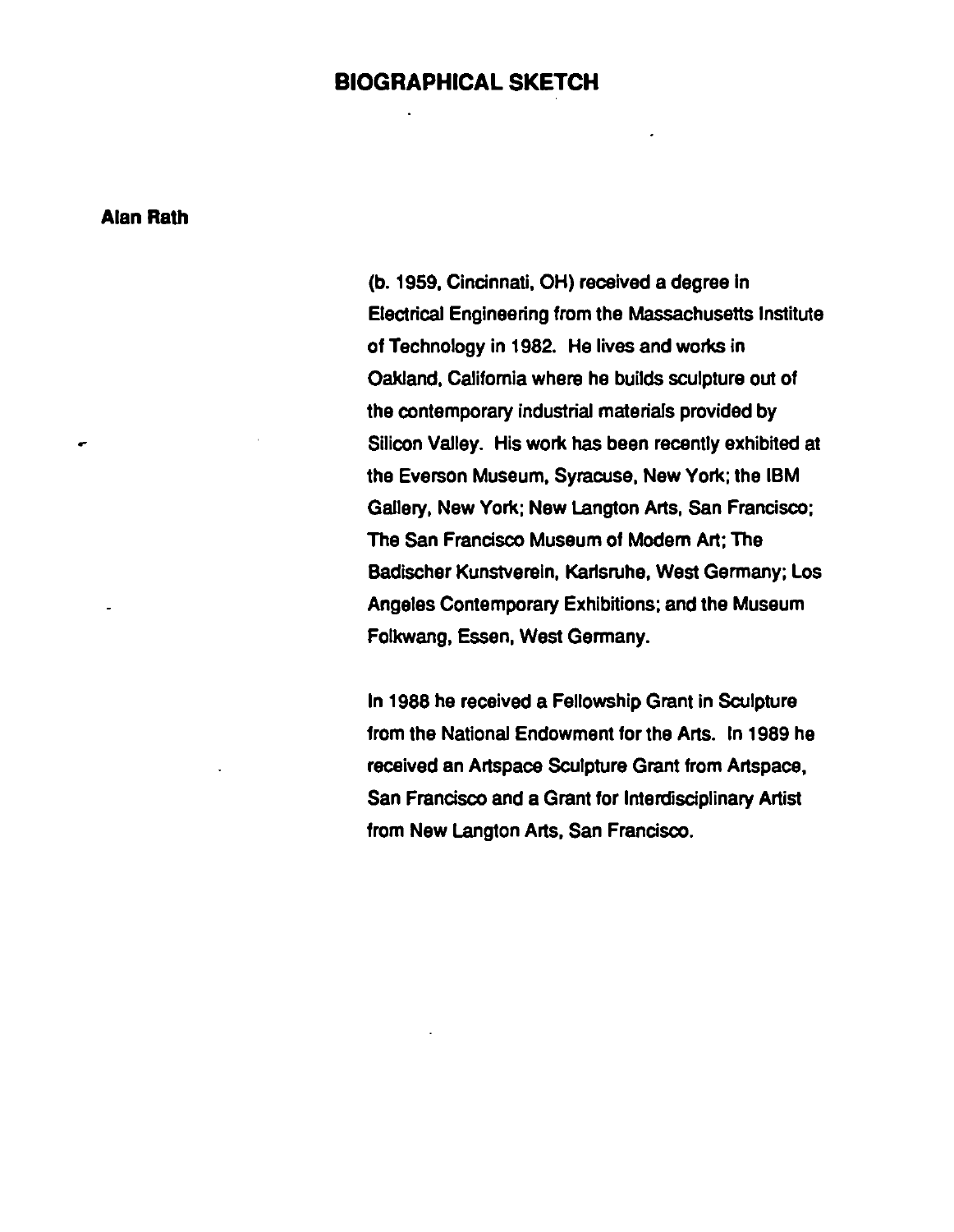## BIOGRAPHICAL SKETCH

#### Myron W. Krueger

Dr. Krueger received a BA In Mathematics from Dartmouth College and an MS and PhD in Computer Science from the University of Wisconsin, Madison. For the past 20 years he has been developing a new art medium based on the computer's most unique feature: Its ability to respond in real·tlme.

VIDEOPLACE, the current embodiment of this medium, was first simulated in 1970. The ideas underlying VIDEOPLACE are the subject of his book, Artificial Reality, (Addison-Wesley 1983.)

VIDEOPLACE has been exhibited at art museums and galleries, scientific conferences and science museums and has been the subject of numerous International newspaper and magazine articles. It has also received national and international television coverage.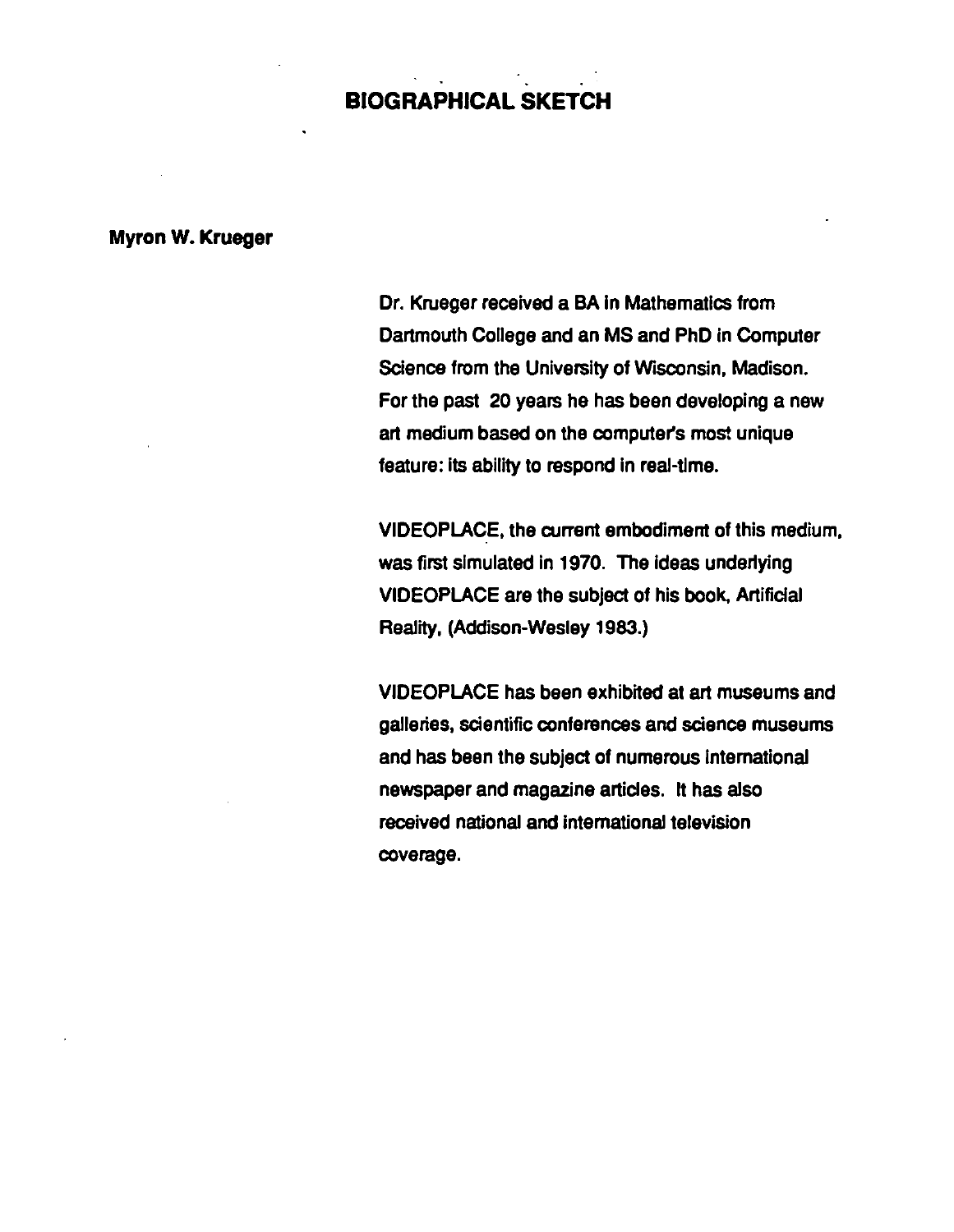### **SPEAKERS**

Lucy Petrovich Department of Art University of Wisconsin - Madison 6241 Humanities Building Madison, Wisconsin 53706 608-437-5610

> David Rokeby 3349 A Spadina Avenue Toronto, Ontario Canada M5T 2G3 416-5596-1428

Thomas DeFanti Daniel Sandin Electronic Visualization Laboratory Electrical Engineering and Computer Science Department University of Illinois at Chicago Box 4348 Chicago, Illinois 60680 312-996-3002

> Alan Rath 1828 Goss Street Oakland, California 94607 415-452-2999

Myron Krueger Artificial Reality Corporation P.O. Box 786 Vernon, Connecticut 06066 203-871-1375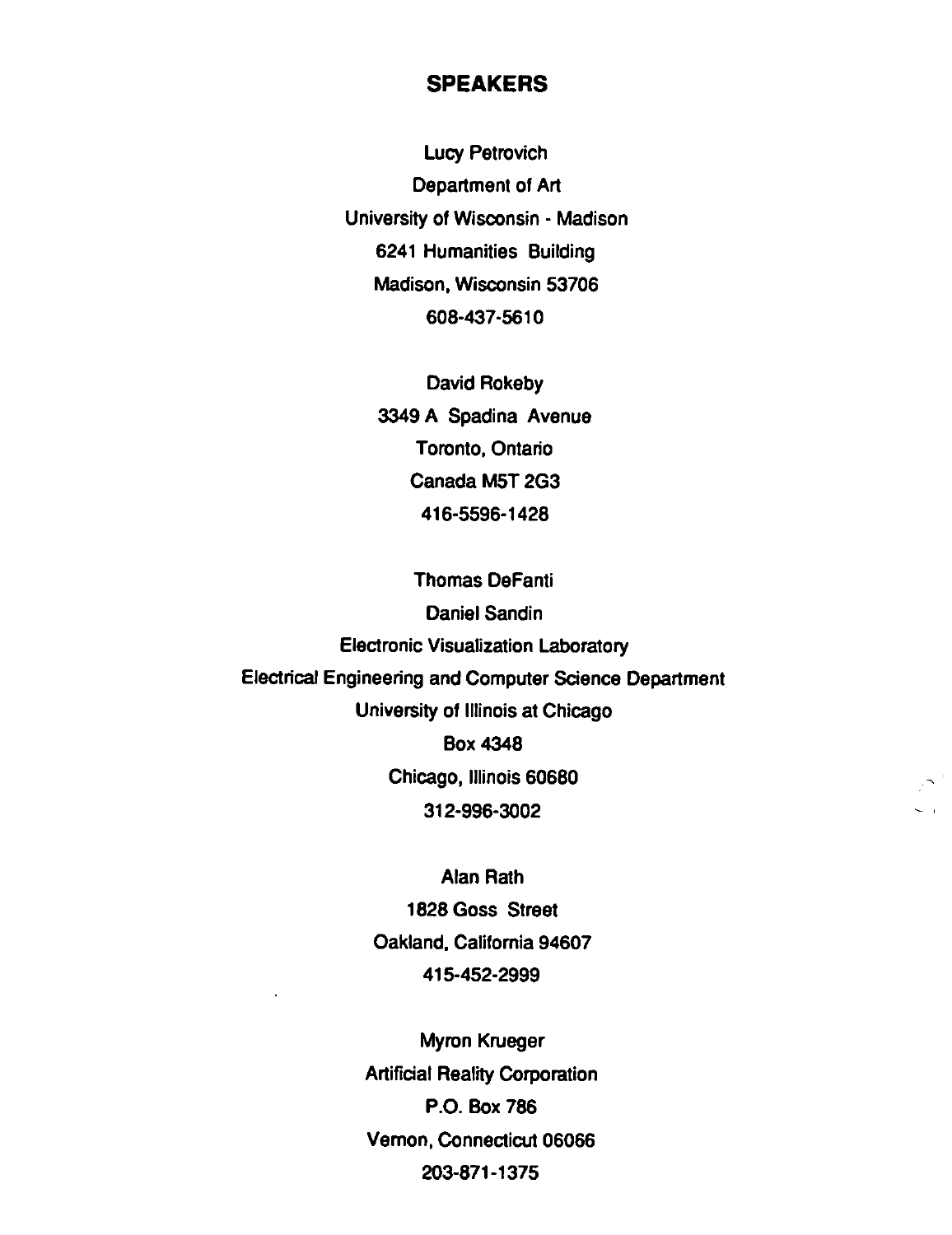# "Very Nervous System"

 $\hat{\mathbf{r}}$ 

 $\mathcal{L}_{\text{in}}$ 

David Rokeby

 $\mathcal{L}_{\mathcal{A}}$ 

 $\mathcal{L}(\mathcal{L})$  and  $\mathcal{L}(\mathcal{L})$  . The set of  $\mathcal{L}(\mathcal{L})$